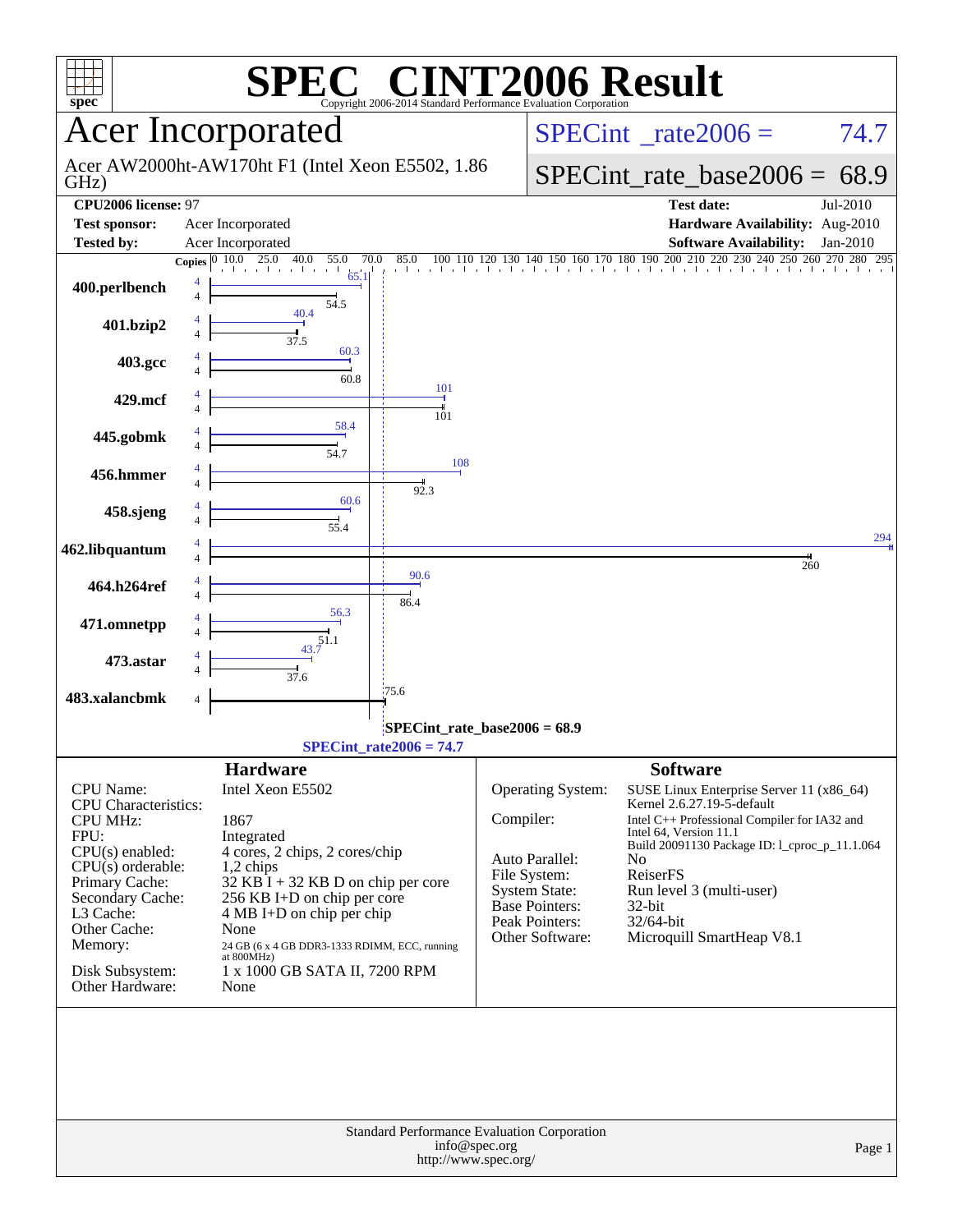

# Acer Incorporated

GHz) Acer AW2000ht-AW170ht F1 (Intel Xeon E5502, 1.86 SPECint rate $2006 = 74.7$ 

#### [SPECint\\_rate\\_base2006 =](http://www.spec.org/auto/cpu2006/Docs/result-fields.html#SPECintratebase2006) 68.9

**[CPU2006 license:](http://www.spec.org/auto/cpu2006/Docs/result-fields.html#CPU2006license)** 97 **[Test date:](http://www.spec.org/auto/cpu2006/Docs/result-fields.html#Testdate)** Jul-2010 **[Test sponsor:](http://www.spec.org/auto/cpu2006/Docs/result-fields.html#Testsponsor)** Acer Incorporated **[Hardware Availability:](http://www.spec.org/auto/cpu2006/Docs/result-fields.html#HardwareAvailability)** Aug-2010 **[Tested by:](http://www.spec.org/auto/cpu2006/Docs/result-fields.html#Testedby)** Acer Incorporated **[Software Availability:](http://www.spec.org/auto/cpu2006/Docs/result-fields.html#SoftwareAvailability)** Jan-2010

#### **[Results Table](http://www.spec.org/auto/cpu2006/Docs/result-fields.html#ResultsTable)**

|                    | <b>Base</b>   |                |       |                                                                                                          |       |                |       | <b>Peak</b>   |                |              |                |              |                |              |
|--------------------|---------------|----------------|-------|----------------------------------------------------------------------------------------------------------|-------|----------------|-------|---------------|----------------|--------------|----------------|--------------|----------------|--------------|
| <b>Benchmark</b>   | <b>Copies</b> | <b>Seconds</b> | Ratio | <b>Seconds</b>                                                                                           | Ratio | <b>Seconds</b> | Ratio | <b>Copies</b> | <b>Seconds</b> | <b>Ratio</b> | <b>Seconds</b> | <b>Ratio</b> | <b>Seconds</b> | <b>Ratio</b> |
| 400.perlbench      |               | 718            | 54.4  | 716                                                                                                      | 54.6  | 718            | 54.5  |               | 602            | 65.0         | 601            | 65.1         | 600            | 65.1         |
| 401.bzip2          | 4             | 1027           | 37.6  | 1047                                                                                                     | 36.9  | 1030           | 37.5  |               | 955            | 40.4         | 958            | 40.3         | 955            | 40.4         |
| $403.\mathrm{gcc}$ |               | 530            | 60.8  | 530                                                                                                      | 60.8  | 530            | 60.8  |               | 534            | 60.3         | 536            | 60.1         | 534            | 60.3         |
| $429$ .mcf         |               | 365            | 100   | 362                                                                                                      | 101   | 362            | 101   |               | 360            | 101          | 361            | 101          | 361            | <b>101</b>   |
| $445$ .gobmk       |               | 767            | 54.7  | 767                                                                                                      | 54.7  | 765            | 54.9  | 4             | 720            | 58.3         | 718            | 58.4         | 719            | 58.4         |
| 456.hmmer          |               | 403            | 92.5  | 404                                                                                                      | 92.3  | 406            | 91.9  |               | 345            | 108          | 345            | 108          | 345            | 108          |
| $458$ .sjeng       |               | 872            | 55.5  | 874                                                                                                      | 55.4  | 874            | 55.4  |               | 798            | 60.6         | 799            | 60.6         | 799            | 60.6         |
| 462.libquantum     |               | 319            | 260   | 321                                                                                                      | 258   | 319            | 260   |               | 281            | 295          | 282            | 294          | 282            | 294          |
| 464.h264ref        | 4             | 1025           | 86.3  | 1025                                                                                                     | 86.4  | 1024           | 86.4  | 4             | 976            | 90.7         | 978            | 90.5         | 977            | 90.6         |
| 471.omnetpp        |               | 489            | 51.1  | 491                                                                                                      | 50.9  | 489            | 51.1  |               | 444            | 56.3         | 444            | 56.3         | 444            | 56.3         |
| $473$ . astar      |               | 748            | 37.5  | 748                                                                                                      | 37.6  | 744            | 37.7  | 4             | 644            | 43.6         | 641            | 43.8         | 643            | 43.7         |
| 483.xalancbmk      | 4             | 365            | 75.7  | 366                                                                                                      | 75.4  | 365            | 75.6  | 4             | 365            | 75.7         | 366            | 75.4         | 365            | 75.6         |
|                    |               |                |       | Results appear in the order in which they were run. Bold underlined text indicates a median measurement. |       |                |       |               |                |              |                |              |                |              |

#### **[Submit Notes](http://www.spec.org/auto/cpu2006/Docs/result-fields.html#SubmitNotes)**

The config file option 'submit' was used. numactl was used to bind copies to the cores

#### **[Operating System Notes](http://www.spec.org/auto/cpu2006/Docs/result-fields.html#OperatingSystemNotes)**

'ulimit -s unlimited' was used to set the stack size to unlimited prior to run

#### **[General Notes](http://www.spec.org/auto/cpu2006/Docs/result-fields.html#GeneralNotes)**

Binaries were compiled on SLES 10 with Binutils 2.18.50.0.7.20080502

 The Acer AW2000h-AW170h F1, Gateway GW2000h-GW170h F1, Acer AW2000ht-AW170ht F1 and Gateway GW2000ht-GW170ht F1 are electronically equivalent. This result was measured on Gateway GW2000ht-GW170ht F1.

## **[Base Compiler Invocation](http://www.spec.org/auto/cpu2006/Docs/result-fields.html#BaseCompilerInvocation)**

[C benchmarks](http://www.spec.org/auto/cpu2006/Docs/result-fields.html#Cbenchmarks): [icc -m32](http://www.spec.org/cpu2006/results/res2010q3/cpu2006-20100802-12806.flags.html#user_CCbase_intel_icc_32bit_5ff4a39e364c98233615fdd38438c6f2)

[C++ benchmarks:](http://www.spec.org/auto/cpu2006/Docs/result-fields.html#CXXbenchmarks) [icpc -m32](http://www.spec.org/cpu2006/results/res2010q3/cpu2006-20100802-12806.flags.html#user_CXXbase_intel_icpc_32bit_4e5a5ef1a53fd332b3c49e69c3330699)

> Standard Performance Evaluation Corporation [info@spec.org](mailto:info@spec.org) <http://www.spec.org/>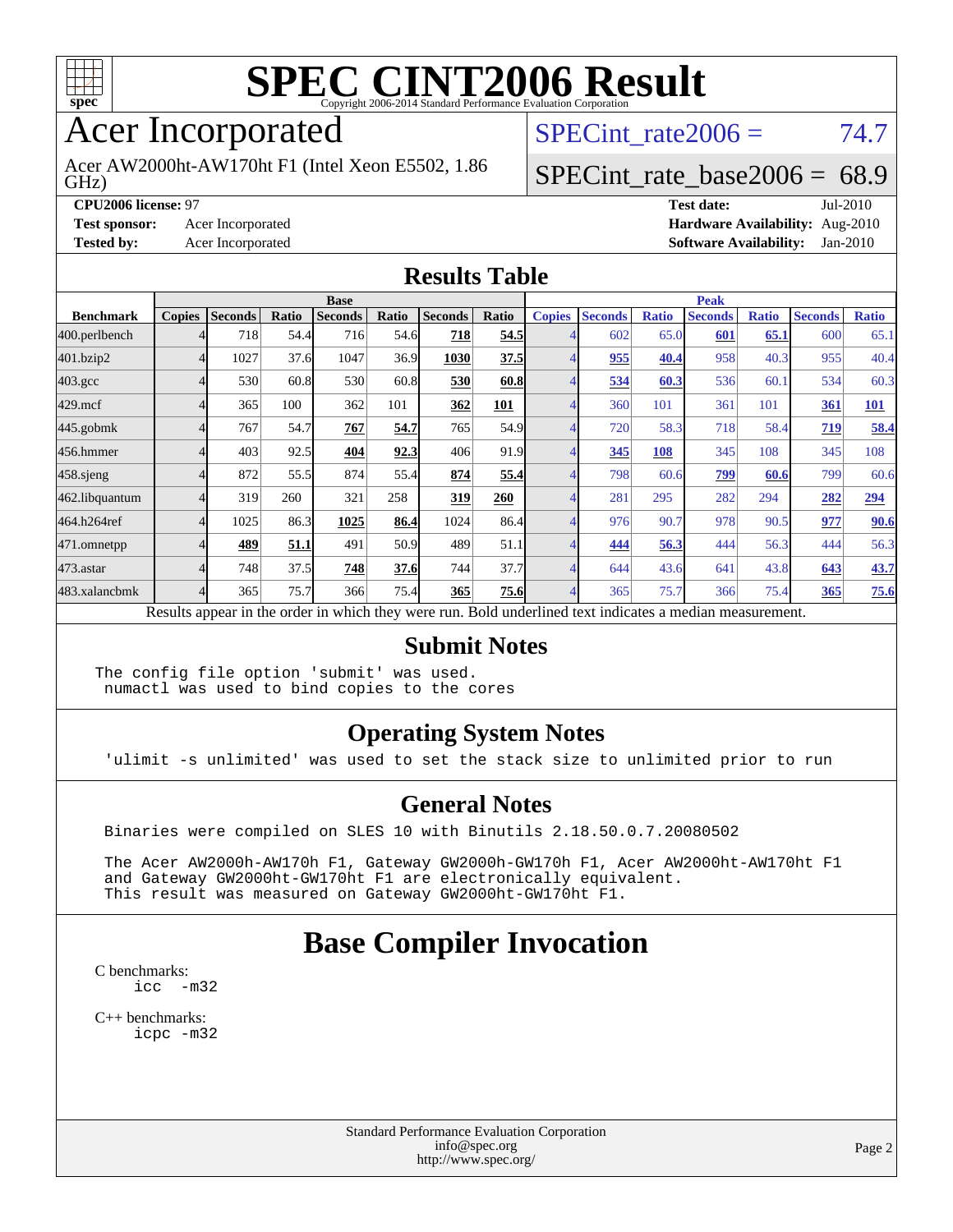

## Acer Incorporated

GHz) Acer AW2000ht-AW170ht F1 (Intel Xeon E5502, 1.86 SPECint rate  $2006 = 74.7$ 

**[CPU2006 license:](http://www.spec.org/auto/cpu2006/Docs/result-fields.html#CPU2006license)** 97 **[Test date:](http://www.spec.org/auto/cpu2006/Docs/result-fields.html#Testdate)** Jul-2010

**[Test sponsor:](http://www.spec.org/auto/cpu2006/Docs/result-fields.html#Testsponsor)** Acer Incorporated **[Hardware Availability:](http://www.spec.org/auto/cpu2006/Docs/result-fields.html#HardwareAvailability)** Aug-2010

[SPECint\\_rate\\_base2006 =](http://www.spec.org/auto/cpu2006/Docs/result-fields.html#SPECintratebase2006) 68.9

**[Tested by:](http://www.spec.org/auto/cpu2006/Docs/result-fields.html#Testedby)** Acer Incorporated **[Software Availability:](http://www.spec.org/auto/cpu2006/Docs/result-fields.html#SoftwareAvailability)** Jan-2010

### **[Base Portability Flags](http://www.spec.org/auto/cpu2006/Docs/result-fields.html#BasePortabilityFlags)**

 400.perlbench: [-DSPEC\\_CPU\\_LINUX\\_IA32](http://www.spec.org/cpu2006/results/res2010q3/cpu2006-20100802-12806.flags.html#b400.perlbench_baseCPORTABILITY_DSPEC_CPU_LINUX_IA32) 462.libquantum: [-DSPEC\\_CPU\\_LINUX](http://www.spec.org/cpu2006/results/res2010q3/cpu2006-20100802-12806.flags.html#b462.libquantum_baseCPORTABILITY_DSPEC_CPU_LINUX) 483.xalancbmk: [-DSPEC\\_CPU\\_LINUX](http://www.spec.org/cpu2006/results/res2010q3/cpu2006-20100802-12806.flags.html#b483.xalancbmk_baseCXXPORTABILITY_DSPEC_CPU_LINUX)

**[Base Optimization Flags](http://www.spec.org/auto/cpu2006/Docs/result-fields.html#BaseOptimizationFlags)**

[C benchmarks](http://www.spec.org/auto/cpu2006/Docs/result-fields.html#Cbenchmarks):

[-xSSE4.2](http://www.spec.org/cpu2006/results/res2010q3/cpu2006-20100802-12806.flags.html#user_CCbase_f-xSSE42_f91528193cf0b216347adb8b939d4107) [-ipo](http://www.spec.org/cpu2006/results/res2010q3/cpu2006-20100802-12806.flags.html#user_CCbase_f-ipo) [-O3](http://www.spec.org/cpu2006/results/res2010q3/cpu2006-20100802-12806.flags.html#user_CCbase_f-O3) [-no-prec-div](http://www.spec.org/cpu2006/results/res2010q3/cpu2006-20100802-12806.flags.html#user_CCbase_f-no-prec-div) [-static](http://www.spec.org/cpu2006/results/res2010q3/cpu2006-20100802-12806.flags.html#user_CCbase_f-static) [-opt-prefetch](http://www.spec.org/cpu2006/results/res2010q3/cpu2006-20100802-12806.flags.html#user_CCbase_f-opt-prefetch)

[C++ benchmarks:](http://www.spec.org/auto/cpu2006/Docs/result-fields.html#CXXbenchmarks)

[-xSSE4.2](http://www.spec.org/cpu2006/results/res2010q3/cpu2006-20100802-12806.flags.html#user_CXXbase_f-xSSE42_f91528193cf0b216347adb8b939d4107) [-ipo](http://www.spec.org/cpu2006/results/res2010q3/cpu2006-20100802-12806.flags.html#user_CXXbase_f-ipo) [-O3](http://www.spec.org/cpu2006/results/res2010q3/cpu2006-20100802-12806.flags.html#user_CXXbase_f-O3) [-no-prec-div](http://www.spec.org/cpu2006/results/res2010q3/cpu2006-20100802-12806.flags.html#user_CXXbase_f-no-prec-div) [-opt-prefetch](http://www.spec.org/cpu2006/results/res2010q3/cpu2006-20100802-12806.flags.html#user_CXXbase_f-opt-prefetch) [-Wl,-z,muldefs](http://www.spec.org/cpu2006/results/res2010q3/cpu2006-20100802-12806.flags.html#user_CXXbase_link_force_multiple1_74079c344b956b9658436fd1b6dd3a8a) [-L/home/cmplr/usr3/alrahate/cpu2006.1.1.ic11.1/libic11.1-32bit -lsmartheap](http://www.spec.org/cpu2006/results/res2010q3/cpu2006-20100802-12806.flags.html#user_CXXbase_SmartHeap_d86dffe4a79b79ef8890d5cce17030c3)

### **[Base Other Flags](http://www.spec.org/auto/cpu2006/Docs/result-fields.html#BaseOtherFlags)**

[C benchmarks](http://www.spec.org/auto/cpu2006/Docs/result-fields.html#Cbenchmarks):

403.gcc: [-Dalloca=\\_alloca](http://www.spec.org/cpu2006/results/res2010q3/cpu2006-20100802-12806.flags.html#b403.gcc_baseEXTRA_CFLAGS_Dalloca_be3056838c12de2578596ca5467af7f3)

### **[Peak Compiler Invocation](http://www.spec.org/auto/cpu2006/Docs/result-fields.html#PeakCompilerInvocation)**

[C benchmarks \(except as noted below\)](http://www.spec.org/auto/cpu2006/Docs/result-fields.html#Cbenchmarksexceptasnotedbelow):

[icc -m32](http://www.spec.org/cpu2006/results/res2010q3/cpu2006-20100802-12806.flags.html#user_CCpeak_intel_icc_32bit_5ff4a39e364c98233615fdd38438c6f2)

401.bzip2: [icc -m64](http://www.spec.org/cpu2006/results/res2010q3/cpu2006-20100802-12806.flags.html#user_peakCCLD401_bzip2_intel_icc_64bit_bda6cc9af1fdbb0edc3795bac97ada53)

456.hmmer: [icc -m64](http://www.spec.org/cpu2006/results/res2010q3/cpu2006-20100802-12806.flags.html#user_peakCCLD456_hmmer_intel_icc_64bit_bda6cc9af1fdbb0edc3795bac97ada53)

458.sjeng: [icc -m64](http://www.spec.org/cpu2006/results/res2010q3/cpu2006-20100802-12806.flags.html#user_peakCCLD458_sjeng_intel_icc_64bit_bda6cc9af1fdbb0edc3795bac97ada53)

462.libquantum: [icc -m64](http://www.spec.org/cpu2006/results/res2010q3/cpu2006-20100802-12806.flags.html#user_peakCCLD462_libquantum_intel_icc_64bit_bda6cc9af1fdbb0edc3795bac97ada53)

[C++ benchmarks \(except as noted below\):](http://www.spec.org/auto/cpu2006/Docs/result-fields.html#CXXbenchmarksexceptasnotedbelow) [icpc -m32](http://www.spec.org/cpu2006/results/res2010q3/cpu2006-20100802-12806.flags.html#user_CXXpeak_intel_icpc_32bit_4e5a5ef1a53fd332b3c49e69c3330699)

473.astar: [icpc -m64](http://www.spec.org/cpu2006/results/res2010q3/cpu2006-20100802-12806.flags.html#user_peakCXXLD473_astar_intel_icpc_64bit_fc66a5337ce925472a5c54ad6a0de310)

## **[Peak Portability Flags](http://www.spec.org/auto/cpu2006/Docs/result-fields.html#PeakPortabilityFlags)**

 400.perlbench: [-DSPEC\\_CPU\\_LINUX\\_IA32](http://www.spec.org/cpu2006/results/res2010q3/cpu2006-20100802-12806.flags.html#b400.perlbench_peakCPORTABILITY_DSPEC_CPU_LINUX_IA32) 401.bzip2: [-DSPEC\\_CPU\\_LP64](http://www.spec.org/cpu2006/results/res2010q3/cpu2006-20100802-12806.flags.html#suite_peakCPORTABILITY401_bzip2_DSPEC_CPU_LP64)

Continued on next page

Standard Performance Evaluation Corporation [info@spec.org](mailto:info@spec.org) <http://www.spec.org/>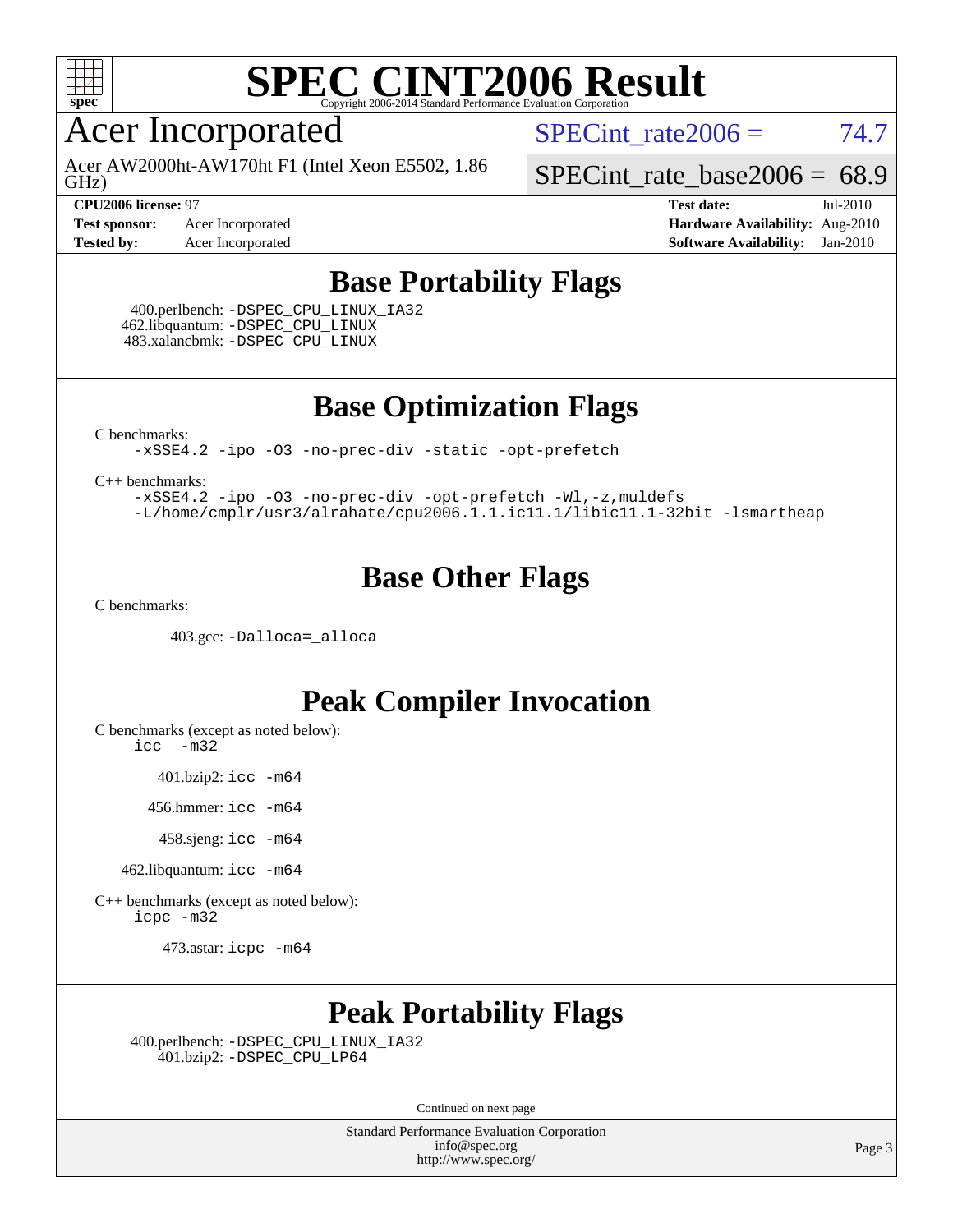

Acer Incorporated

GHz) Acer AW2000ht-AW170ht F1 (Intel Xeon E5502, 1.86 SPECint rate  $2006 = 74.7$ 

[SPECint\\_rate\\_base2006 =](http://www.spec.org/auto/cpu2006/Docs/result-fields.html#SPECintratebase2006) 68.9

**[Test sponsor:](http://www.spec.org/auto/cpu2006/Docs/result-fields.html#Testsponsor)** Acer Incorporated **[Hardware Availability:](http://www.spec.org/auto/cpu2006/Docs/result-fields.html#HardwareAvailability)** Aug-2010

**[CPU2006 license:](http://www.spec.org/auto/cpu2006/Docs/result-fields.html#CPU2006license)** 97 **[Test date:](http://www.spec.org/auto/cpu2006/Docs/result-fields.html#Testdate)** Jul-2010 **[Tested by:](http://www.spec.org/auto/cpu2006/Docs/result-fields.html#Testedby)** Acer Incorporated **[Software Availability:](http://www.spec.org/auto/cpu2006/Docs/result-fields.html#SoftwareAvailability)** Jan-2010

# **[Peak Portability Flags \(Continued\)](http://www.spec.org/auto/cpu2006/Docs/result-fields.html#PeakPortabilityFlags)**

 456.hmmer: [-DSPEC\\_CPU\\_LP64](http://www.spec.org/cpu2006/results/res2010q3/cpu2006-20100802-12806.flags.html#suite_peakCPORTABILITY456_hmmer_DSPEC_CPU_LP64) 458.sjeng: [-DSPEC\\_CPU\\_LP64](http://www.spec.org/cpu2006/results/res2010q3/cpu2006-20100802-12806.flags.html#suite_peakCPORTABILITY458_sjeng_DSPEC_CPU_LP64) 462.libquantum: [-DSPEC\\_CPU\\_LP64](http://www.spec.org/cpu2006/results/res2010q3/cpu2006-20100802-12806.flags.html#suite_peakCPORTABILITY462_libquantum_DSPEC_CPU_LP64) [-DSPEC\\_CPU\\_LINUX](http://www.spec.org/cpu2006/results/res2010q3/cpu2006-20100802-12806.flags.html#b462.libquantum_peakCPORTABILITY_DSPEC_CPU_LINUX) 473.astar: [-DSPEC\\_CPU\\_LP64](http://www.spec.org/cpu2006/results/res2010q3/cpu2006-20100802-12806.flags.html#suite_peakCXXPORTABILITY473_astar_DSPEC_CPU_LP64) 483.xalancbmk: [-DSPEC\\_CPU\\_LINUX](http://www.spec.org/cpu2006/results/res2010q3/cpu2006-20100802-12806.flags.html#b483.xalancbmk_peakCXXPORTABILITY_DSPEC_CPU_LINUX)

## **[Peak Optimization Flags](http://www.spec.org/auto/cpu2006/Docs/result-fields.html#PeakOptimizationFlags)**

[C benchmarks](http://www.spec.org/auto/cpu2006/Docs/result-fields.html#Cbenchmarks):

Standard Performance Evaluation Corporation [info@spec.org](mailto:info@spec.org) <http://www.spec.org/> Page 4 400.perlbench: [-xSSE4.2](http://www.spec.org/cpu2006/results/res2010q3/cpu2006-20100802-12806.flags.html#user_peakPASS2_CFLAGSPASS2_LDCFLAGS400_perlbench_f-xSSE42_f91528193cf0b216347adb8b939d4107)(pass 2) [-prof-gen](http://www.spec.org/cpu2006/results/res2010q3/cpu2006-20100802-12806.flags.html#user_peakPASS1_CFLAGSPASS1_LDCFLAGS400_perlbench_prof_gen_e43856698f6ca7b7e442dfd80e94a8fc)(pass 1) [-ipo](http://www.spec.org/cpu2006/results/res2010q3/cpu2006-20100802-12806.flags.html#user_peakPASS2_CFLAGSPASS2_LDCFLAGS400_perlbench_f-ipo)(pass 2) [-O3](http://www.spec.org/cpu2006/results/res2010q3/cpu2006-20100802-12806.flags.html#user_peakPASS2_CFLAGSPASS2_LDCFLAGS400_perlbench_f-O3)(pass 2) [-no-prec-div](http://www.spec.org/cpu2006/results/res2010q3/cpu2006-20100802-12806.flags.html#user_peakPASS2_CFLAGSPASS2_LDCFLAGS400_perlbench_f-no-prec-div)(pass 2) [-static](http://www.spec.org/cpu2006/results/res2010q3/cpu2006-20100802-12806.flags.html#user_peakPASS2_CFLAGSPASS2_LDCFLAGS400_perlbench_f-static)(pass 2) [-prof-use](http://www.spec.org/cpu2006/results/res2010q3/cpu2006-20100802-12806.flags.html#user_peakPASS2_CFLAGSPASS2_LDCFLAGS400_perlbench_prof_use_bccf7792157ff70d64e32fe3e1250b55)(pass 2) [-ansi-alias](http://www.spec.org/cpu2006/results/res2010q3/cpu2006-20100802-12806.flags.html#user_peakCOPTIMIZE400_perlbench_f-ansi-alias) 401.bzip2: [-xSSE4.2](http://www.spec.org/cpu2006/results/res2010q3/cpu2006-20100802-12806.flags.html#user_peakPASS2_CFLAGSPASS2_LDCFLAGS401_bzip2_f-xSSE42_f91528193cf0b216347adb8b939d4107)(pass 2) [-prof-gen](http://www.spec.org/cpu2006/results/res2010q3/cpu2006-20100802-12806.flags.html#user_peakPASS1_CFLAGSPASS1_LDCFLAGS401_bzip2_prof_gen_e43856698f6ca7b7e442dfd80e94a8fc)(pass 1) [-ipo](http://www.spec.org/cpu2006/results/res2010q3/cpu2006-20100802-12806.flags.html#user_peakPASS2_CFLAGSPASS2_LDCFLAGS401_bzip2_f-ipo)(pass 2) [-O3](http://www.spec.org/cpu2006/results/res2010q3/cpu2006-20100802-12806.flags.html#user_peakPASS2_CFLAGSPASS2_LDCFLAGS401_bzip2_f-O3)(pass 2) [-no-prec-div](http://www.spec.org/cpu2006/results/res2010q3/cpu2006-20100802-12806.flags.html#user_peakPASS2_CFLAGSPASS2_LDCFLAGS401_bzip2_f-no-prec-div)(pass 2) [-static](http://www.spec.org/cpu2006/results/res2010q3/cpu2006-20100802-12806.flags.html#user_peakPASS2_CFLAGSPASS2_LDCFLAGS401_bzip2_f-static)(pass 2) [-prof-use](http://www.spec.org/cpu2006/results/res2010q3/cpu2006-20100802-12806.flags.html#user_peakPASS2_CFLAGSPASS2_LDCFLAGS401_bzip2_prof_use_bccf7792157ff70d64e32fe3e1250b55)(pass 2) [-opt-prefetch](http://www.spec.org/cpu2006/results/res2010q3/cpu2006-20100802-12806.flags.html#user_peakCOPTIMIZE401_bzip2_f-opt-prefetch) [-ansi-alias](http://www.spec.org/cpu2006/results/res2010q3/cpu2006-20100802-12806.flags.html#user_peakCOPTIMIZE401_bzip2_f-ansi-alias) [-auto-ilp32](http://www.spec.org/cpu2006/results/res2010q3/cpu2006-20100802-12806.flags.html#user_peakCOPTIMIZE401_bzip2_f-auto-ilp32) 403.gcc: [-xSSE4.2](http://www.spec.org/cpu2006/results/res2010q3/cpu2006-20100802-12806.flags.html#user_peakCOPTIMIZE403_gcc_f-xSSE42_f91528193cf0b216347adb8b939d4107) [-ipo](http://www.spec.org/cpu2006/results/res2010q3/cpu2006-20100802-12806.flags.html#user_peakCOPTIMIZE403_gcc_f-ipo) [-O3](http://www.spec.org/cpu2006/results/res2010q3/cpu2006-20100802-12806.flags.html#user_peakCOPTIMIZE403_gcc_f-O3) [-no-prec-div](http://www.spec.org/cpu2006/results/res2010q3/cpu2006-20100802-12806.flags.html#user_peakCOPTIMIZE403_gcc_f-no-prec-div) [-static](http://www.spec.org/cpu2006/results/res2010q3/cpu2006-20100802-12806.flags.html#user_peakCOPTIMIZE403_gcc_f-static) 429.mcf: [-xSSE4.2](http://www.spec.org/cpu2006/results/res2010q3/cpu2006-20100802-12806.flags.html#user_peakCOPTIMIZE429_mcf_f-xSSE42_f91528193cf0b216347adb8b939d4107) [-ipo](http://www.spec.org/cpu2006/results/res2010q3/cpu2006-20100802-12806.flags.html#user_peakCOPTIMIZE429_mcf_f-ipo) [-O3](http://www.spec.org/cpu2006/results/res2010q3/cpu2006-20100802-12806.flags.html#user_peakCOPTIMIZE429_mcf_f-O3) [-no-prec-div](http://www.spec.org/cpu2006/results/res2010q3/cpu2006-20100802-12806.flags.html#user_peakCOPTIMIZE429_mcf_f-no-prec-div) [-static](http://www.spec.org/cpu2006/results/res2010q3/cpu2006-20100802-12806.flags.html#user_peakCOPTIMIZE429_mcf_f-static) [-opt-prefetch](http://www.spec.org/cpu2006/results/res2010q3/cpu2006-20100802-12806.flags.html#user_peakCOPTIMIZE429_mcf_f-opt-prefetch) 445.gobmk: [-xSSE4.2](http://www.spec.org/cpu2006/results/res2010q3/cpu2006-20100802-12806.flags.html#user_peakPASS2_CFLAGSPASS2_LDCFLAGS445_gobmk_f-xSSE42_f91528193cf0b216347adb8b939d4107)(pass 2) [-prof-gen](http://www.spec.org/cpu2006/results/res2010q3/cpu2006-20100802-12806.flags.html#user_peakPASS1_CFLAGSPASS1_LDCFLAGS445_gobmk_prof_gen_e43856698f6ca7b7e442dfd80e94a8fc)(pass 1) [-prof-use](http://www.spec.org/cpu2006/results/res2010q3/cpu2006-20100802-12806.flags.html#user_peakPASS2_CFLAGSPASS2_LDCFLAGS445_gobmk_prof_use_bccf7792157ff70d64e32fe3e1250b55)(pass 2) [-O2](http://www.spec.org/cpu2006/results/res2010q3/cpu2006-20100802-12806.flags.html#user_peakCOPTIMIZE445_gobmk_f-O2) [-ipo](http://www.spec.org/cpu2006/results/res2010q3/cpu2006-20100802-12806.flags.html#user_peakCOPTIMIZE445_gobmk_f-ipo) [-no-prec-div](http://www.spec.org/cpu2006/results/res2010q3/cpu2006-20100802-12806.flags.html#user_peakCOPTIMIZE445_gobmk_f-no-prec-div) [-ansi-alias](http://www.spec.org/cpu2006/results/res2010q3/cpu2006-20100802-12806.flags.html#user_peakCOPTIMIZE445_gobmk_f-ansi-alias) 456.hmmer: [-xSSE4.2](http://www.spec.org/cpu2006/results/res2010q3/cpu2006-20100802-12806.flags.html#user_peakCOPTIMIZE456_hmmer_f-xSSE42_f91528193cf0b216347adb8b939d4107) [-ipo](http://www.spec.org/cpu2006/results/res2010q3/cpu2006-20100802-12806.flags.html#user_peakCOPTIMIZE456_hmmer_f-ipo) [-O3](http://www.spec.org/cpu2006/results/res2010q3/cpu2006-20100802-12806.flags.html#user_peakCOPTIMIZE456_hmmer_f-O3) [-no-prec-div](http://www.spec.org/cpu2006/results/res2010q3/cpu2006-20100802-12806.flags.html#user_peakCOPTIMIZE456_hmmer_f-no-prec-div) [-static](http://www.spec.org/cpu2006/results/res2010q3/cpu2006-20100802-12806.flags.html#user_peakCOPTIMIZE456_hmmer_f-static) [-unroll2](http://www.spec.org/cpu2006/results/res2010q3/cpu2006-20100802-12806.flags.html#user_peakCOPTIMIZE456_hmmer_f-unroll_784dae83bebfb236979b41d2422d7ec2) [-ansi-alias](http://www.spec.org/cpu2006/results/res2010q3/cpu2006-20100802-12806.flags.html#user_peakCOPTIMIZE456_hmmer_f-ansi-alias) [-auto-ilp32](http://www.spec.org/cpu2006/results/res2010q3/cpu2006-20100802-12806.flags.html#user_peakCOPTIMIZE456_hmmer_f-auto-ilp32) 458.sjeng: [-xSSE4.2](http://www.spec.org/cpu2006/results/res2010q3/cpu2006-20100802-12806.flags.html#user_peakPASS2_CFLAGSPASS2_LDCFLAGS458_sjeng_f-xSSE42_f91528193cf0b216347adb8b939d4107)(pass 2) [-prof-gen](http://www.spec.org/cpu2006/results/res2010q3/cpu2006-20100802-12806.flags.html#user_peakPASS1_CFLAGSPASS1_LDCFLAGS458_sjeng_prof_gen_e43856698f6ca7b7e442dfd80e94a8fc)(pass 1) [-ipo](http://www.spec.org/cpu2006/results/res2010q3/cpu2006-20100802-12806.flags.html#user_peakPASS2_CFLAGSPASS2_LDCFLAGS458_sjeng_f-ipo)(pass 2) [-O3](http://www.spec.org/cpu2006/results/res2010q3/cpu2006-20100802-12806.flags.html#user_peakPASS2_CFLAGSPASS2_LDCFLAGS458_sjeng_f-O3)(pass 2) [-no-prec-div](http://www.spec.org/cpu2006/results/res2010q3/cpu2006-20100802-12806.flags.html#user_peakPASS2_CFLAGSPASS2_LDCFLAGS458_sjeng_f-no-prec-div)(pass 2) [-static](http://www.spec.org/cpu2006/results/res2010q3/cpu2006-20100802-12806.flags.html#user_peakPASS2_CFLAGSPASS2_LDCFLAGS458_sjeng_f-static)(pass 2) [-prof-use](http://www.spec.org/cpu2006/results/res2010q3/cpu2006-20100802-12806.flags.html#user_peakPASS2_CFLAGSPASS2_LDCFLAGS458_sjeng_prof_use_bccf7792157ff70d64e32fe3e1250b55)(pass 2) [-unroll4](http://www.spec.org/cpu2006/results/res2010q3/cpu2006-20100802-12806.flags.html#user_peakCOPTIMIZE458_sjeng_f-unroll_4e5e4ed65b7fd20bdcd365bec371b81f) [-auto-ilp32](http://www.spec.org/cpu2006/results/res2010q3/cpu2006-20100802-12806.flags.html#user_peakCOPTIMIZE458_sjeng_f-auto-ilp32) 462.libquantum: [-xSSE4.2](http://www.spec.org/cpu2006/results/res2010q3/cpu2006-20100802-12806.flags.html#user_peakCOPTIMIZE462_libquantum_f-xSSE42_f91528193cf0b216347adb8b939d4107) [-ipo](http://www.spec.org/cpu2006/results/res2010q3/cpu2006-20100802-12806.flags.html#user_peakCOPTIMIZE462_libquantum_f-ipo) [-O3](http://www.spec.org/cpu2006/results/res2010q3/cpu2006-20100802-12806.flags.html#user_peakCOPTIMIZE462_libquantum_f-O3) [-no-prec-div](http://www.spec.org/cpu2006/results/res2010q3/cpu2006-20100802-12806.flags.html#user_peakCOPTIMIZE462_libquantum_f-no-prec-div) [-static](http://www.spec.org/cpu2006/results/res2010q3/cpu2006-20100802-12806.flags.html#user_peakCOPTIMIZE462_libquantum_f-static) [-auto-ilp32](http://www.spec.org/cpu2006/results/res2010q3/cpu2006-20100802-12806.flags.html#user_peakCOPTIMIZE462_libquantum_f-auto-ilp32) [-opt-prefetch](http://www.spec.org/cpu2006/results/res2010q3/cpu2006-20100802-12806.flags.html#user_peakCOPTIMIZE462_libquantum_f-opt-prefetch) 464.h264ref: [-xSSE4.2](http://www.spec.org/cpu2006/results/res2010q3/cpu2006-20100802-12806.flags.html#user_peakPASS2_CFLAGSPASS2_LDCFLAGS464_h264ref_f-xSSE42_f91528193cf0b216347adb8b939d4107)(pass 2) [-prof-gen](http://www.spec.org/cpu2006/results/res2010q3/cpu2006-20100802-12806.flags.html#user_peakPASS1_CFLAGSPASS1_LDCFLAGS464_h264ref_prof_gen_e43856698f6ca7b7e442dfd80e94a8fc)(pass 1) [-ipo](http://www.spec.org/cpu2006/results/res2010q3/cpu2006-20100802-12806.flags.html#user_peakPASS2_CFLAGSPASS2_LDCFLAGS464_h264ref_f-ipo)(pass 2) [-O3](http://www.spec.org/cpu2006/results/res2010q3/cpu2006-20100802-12806.flags.html#user_peakPASS2_CFLAGSPASS2_LDCFLAGS464_h264ref_f-O3)(pass 2) [-no-prec-div](http://www.spec.org/cpu2006/results/res2010q3/cpu2006-20100802-12806.flags.html#user_peakPASS2_CFLAGSPASS2_LDCFLAGS464_h264ref_f-no-prec-div)(pass 2) [-static](http://www.spec.org/cpu2006/results/res2010q3/cpu2006-20100802-12806.flags.html#user_peakPASS2_CFLAGSPASS2_LDCFLAGS464_h264ref_f-static)(pass 2) [-prof-use](http://www.spec.org/cpu2006/results/res2010q3/cpu2006-20100802-12806.flags.html#user_peakPASS2_CFLAGSPASS2_LDCFLAGS464_h264ref_prof_use_bccf7792157ff70d64e32fe3e1250b55)(pass 2) [-unroll2](http://www.spec.org/cpu2006/results/res2010q3/cpu2006-20100802-12806.flags.html#user_peakCOPTIMIZE464_h264ref_f-unroll_784dae83bebfb236979b41d2422d7ec2) [-ansi-alias](http://www.spec.org/cpu2006/results/res2010q3/cpu2006-20100802-12806.flags.html#user_peakCOPTIMIZE464_h264ref_f-ansi-alias) [C++ benchmarks:](http://www.spec.org/auto/cpu2006/Docs/result-fields.html#CXXbenchmarks) 471.omnetpp: [-xSSE4.2](http://www.spec.org/cpu2006/results/res2010q3/cpu2006-20100802-12806.flags.html#user_peakPASS2_CXXFLAGSPASS2_LDCXXFLAGS471_omnetpp_f-xSSE42_f91528193cf0b216347adb8b939d4107)(pass 2) [-prof-gen](http://www.spec.org/cpu2006/results/res2010q3/cpu2006-20100802-12806.flags.html#user_peakPASS1_CXXFLAGSPASS1_LDCXXFLAGS471_omnetpp_prof_gen_e43856698f6ca7b7e442dfd80e94a8fc)(pass 1) [-ipo](http://www.spec.org/cpu2006/results/res2010q3/cpu2006-20100802-12806.flags.html#user_peakPASS2_CXXFLAGSPASS2_LDCXXFLAGS471_omnetpp_f-ipo)(pass 2) [-O3](http://www.spec.org/cpu2006/results/res2010q3/cpu2006-20100802-12806.flags.html#user_peakPASS2_CXXFLAGSPASS2_LDCXXFLAGS471_omnetpp_f-O3)(pass 2) [-no-prec-div](http://www.spec.org/cpu2006/results/res2010q3/cpu2006-20100802-12806.flags.html#user_peakPASS2_CXXFLAGSPASS2_LDCXXFLAGS471_omnetpp_f-no-prec-div)(pass 2) [-prof-use](http://www.spec.org/cpu2006/results/res2010q3/cpu2006-20100802-12806.flags.html#user_peakPASS2_CXXFLAGSPASS2_LDCXXFLAGS471_omnetpp_prof_use_bccf7792157ff70d64e32fe3e1250b55)(pass 2) [-ansi-alias](http://www.spec.org/cpu2006/results/res2010q3/cpu2006-20100802-12806.flags.html#user_peakCXXOPTIMIZE471_omnetpp_f-ansi-alias) [-opt-ra-region-strategy=block](http://www.spec.org/cpu2006/results/res2010q3/cpu2006-20100802-12806.flags.html#user_peakCXXOPTIMIZE471_omnetpp_f-opt-ra-region-strategy-block_a0a37c372d03933b2a18d4af463c1f69) [-Wl,-z,muldefs](http://www.spec.org/cpu2006/results/res2010q3/cpu2006-20100802-12806.flags.html#user_peakEXTRA_LDFLAGS471_omnetpp_link_force_multiple1_74079c344b956b9658436fd1b6dd3a8a) [-L/home/cmplr/usr3/alrahate/cpu2006.1.1.ic11.1/libic11.1-32bit -lsmartheap](http://www.spec.org/cpu2006/results/res2010q3/cpu2006-20100802-12806.flags.html#user_peakEXTRA_LIBS471_omnetpp_SmartHeap_d86dffe4a79b79ef8890d5cce17030c3)  $473.\text{astar: } -xSSE4$ .  $2(\text{pass 2})$   $-\text{prof-gen}(\text{pass 1})$   $-i\text{po}(\text{pass 2})$ [-O3](http://www.spec.org/cpu2006/results/res2010q3/cpu2006-20100802-12806.flags.html#user_peakPASS2_CXXFLAGSPASS2_LDCXXFLAGS473_astar_f-O3)(pass 2) [-no-prec-div](http://www.spec.org/cpu2006/results/res2010q3/cpu2006-20100802-12806.flags.html#user_peakPASS2_CXXFLAGSPASS2_LDCXXFLAGS473_astar_f-no-prec-div)(pass 2) [-prof-use](http://www.spec.org/cpu2006/results/res2010q3/cpu2006-20100802-12806.flags.html#user_peakPASS2_CXXFLAGSPASS2_LDCXXFLAGS473_astar_prof_use_bccf7792157ff70d64e32fe3e1250b55)(pass 2) [-ansi-alias](http://www.spec.org/cpu2006/results/res2010q3/cpu2006-20100802-12806.flags.html#user_peakCXXOPTIMIZE473_astar_f-ansi-alias) [-opt-ra-region-strategy=routine](http://www.spec.org/cpu2006/results/res2010q3/cpu2006-20100802-12806.flags.html#user_peakCXXOPTIMIZE473_astar_f-opt-ra-region-strategy-routine_ba086ea3b1d46a52e1238e2ca173ed44) [-Wl,-z,muldefs](http://www.spec.org/cpu2006/results/res2010q3/cpu2006-20100802-12806.flags.html#user_peakEXTRA_LDFLAGS473_astar_link_force_multiple1_74079c344b956b9658436fd1b6dd3a8a) Continued on next page